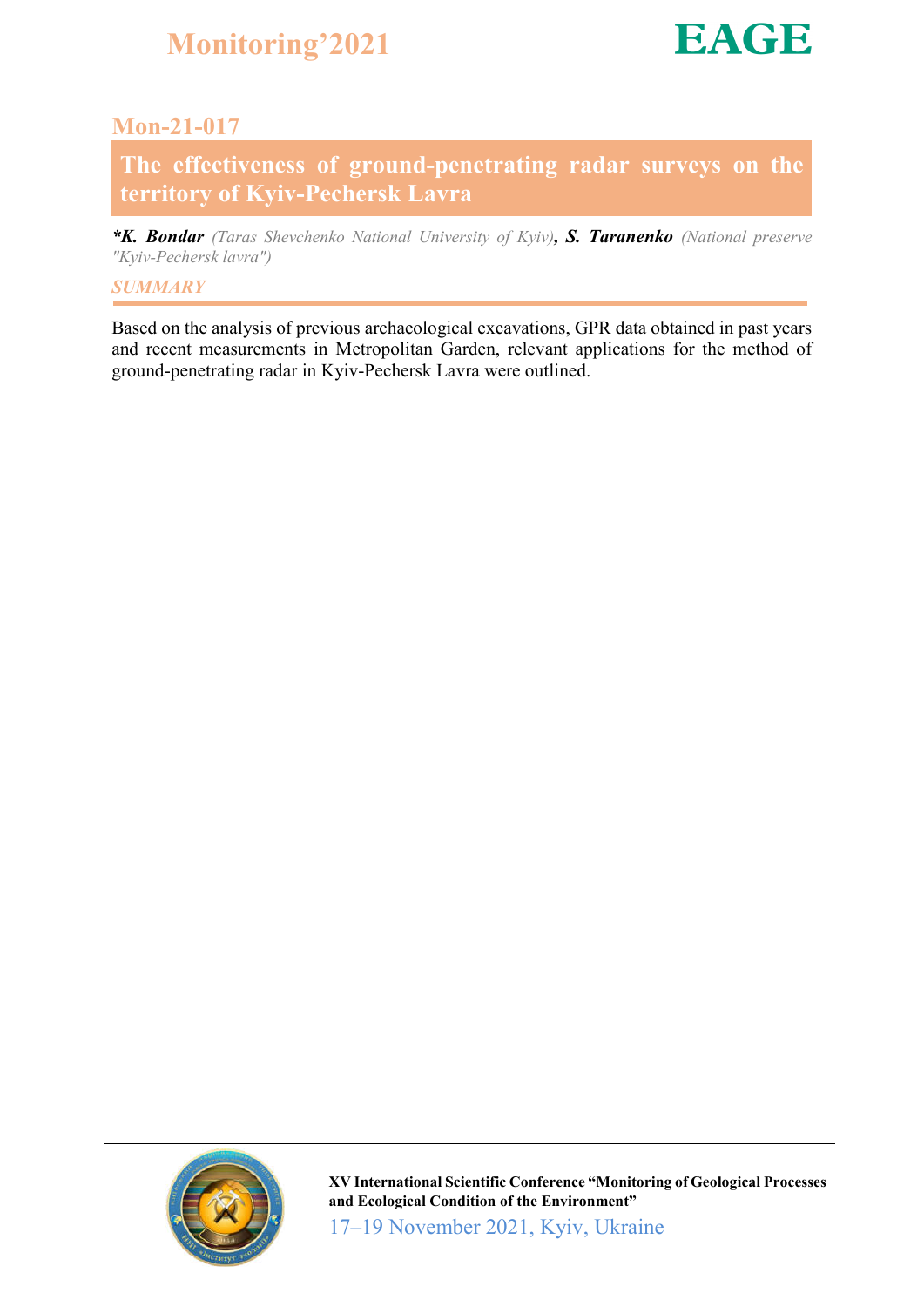

### Introduction

There were a number of ground-penetrating radar investigations being conducted on the territory of Kyiv-Pechersk Lavra for the past 25 years, but reliable results on efficiency of the method for this time, were not received. In particular, georadar measurements were performed in 1998 during the geological research of the area near the Assumption Cathedral *(Borisov et al., 1998)*, in 2011, during the archaeological research of the Trinity Gate Church *(Balakin and Tkachenko, 2012)*, as well as in 2015, when the whole territory of Metropolitan Garden was covered with measurements *(Taranenko and Kadun, 2016)*. The results of the first two studies were not verified for technical reasons, and the results of the third did not receive archaeological confirmation.

The described situation caused a need for careful testing of ground penetrating radar (GPR) technology on a small area in the Metropolitan Garden, containing the material remains of the past at different depths and archaeologically well investigated.

#### Study area

Known from written sources, at least since the middle of the XVII century, the Metropolitan Garden occupies 0.9 ha at the Upper Lavra. Archaeological study of this area began in the middle of the last century and, with some breaks, continues to this day. During this time, a number of archeological monuments of different types and chronologies have been discovered and fully or partially excavated. The presence of four main cultural and chronological horizons has been proved, namely, monuments of the Early Iron Age (VI-V centuries BC), the period of Kyiv Rus (XI-XIII centuries), Russo-Lithuanian period (XIV-XVI centuries), Modern time. Thanks to archeological research, the primary relief of the territory was reconstructed and archaeologists were able to identify two periods of natural and anthropogenic development of this location.

Early Iron Age materials, which in the form of redeposited ceramic finds sporadically occur throughout the Upper Lavra, are represented here as well-preserved archaeological object - ground burial of Pidhirtsi archaeological culture of the V century BC.

During the Kyiv Rus period, the territory was part of the economic activity of the Pechersk Monastery, first as a temporary construction site, and later - as part of the Upper Lavra. However, it is problematic to unambiguously determine the status and function of this area in the XII-XIII centuries.

In the Russo-Lithuanian period there was a fairly large settlement with stationary housing and outbuildings and pronounced signs of craft specialization.

Cultural layer of the Modern time is represented with and small objects related to activities in the garden.

In the period of 2016-2021 regular stationary archeological researches were carried out under the direction of S. Taranenko. The research was aimed on various tasks such as searching for a cemetery of the Early Iron Age and re-excavations of a glass-making workshop of XI century and the walls of the Pechersk Monastery of the XII century. The complexes of the XVII-XIX centuries were studied additionally.

Two glass-smalt production furnaces of the XI century, consisting of plinths, clay and slate slabs were found in 1951 the Metropolitan Garden by V. Bogusevych. In 2021 (excavations by S. Taranenko) the remains of one furnace were unearthed. Probably, during the operation of the glass complex in the second half of the XII century. a stone-brick monastery wall was constructed and this territory became a part of Pechersk monastery. The first archeological discovery of the monastery walls occurred in 1951



XV International Scientific Conference "Monitoring of Geological Processes and Ecological Condition of the Environment"

17–19 November 2021, Kyiv, Ukraine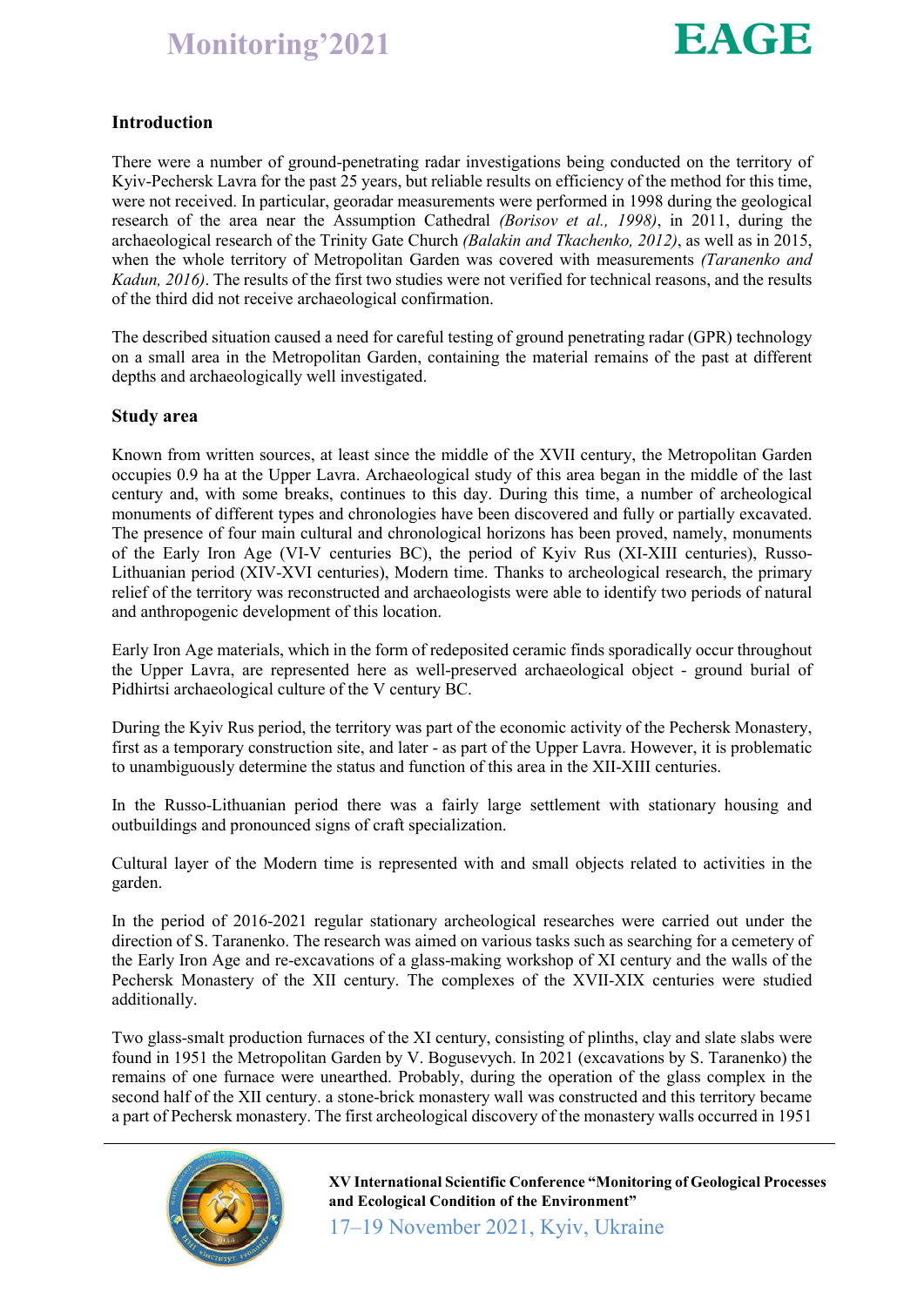

by Yu. Aseev and V. Bogusevich. In 2018 archaeological research was conducted to verify the findings of 1951. In five of the six trenches (trenches 2-6 on Fig. 1) the foundations of different degree of preservation and half-destroyed fragments of the wall were unearthed *(Taranenko and Kabanets, 2019)*.



*Figure 2 Map of measuring area in the Metropolitan Garden of Kyiv-Pechersk Lavra. Remains of stone-brick wall of XII century interpreted from GPR data are marked with red squares. Remains of the furnace of XI century are marked with black squares.*

### Method

Measurements were performed within a rectangular test site with dimensions of 15x8 m, located on the continuation of the previously excavated wall of the XII century. (Fig. 1).

The GPR prospecting was carried out with a VIY-3-300 (Transient technologies LLC, Ukraine) instrument with 300 MHz antenna. Data were acquired in continuous mode along 0.5-m spaced survey lines, using 500 samples per trace, 240 ns time range and constant sampling interval of 32mm along the inline direction. The data were subsequently processed using standard two-dimensional processing techniques by means of the Synchro3 software *(Ivashchuk et al., 2021)*. The processing flow-chart consists of the following steps: (I) zero level setting -to determine the depth correctly, it is necessary to



XV International Scientific Conference "Monitoring of Geological Processes and Ecological Condition of the Environment"

17–19 November 2021, Kyiv, Ukraine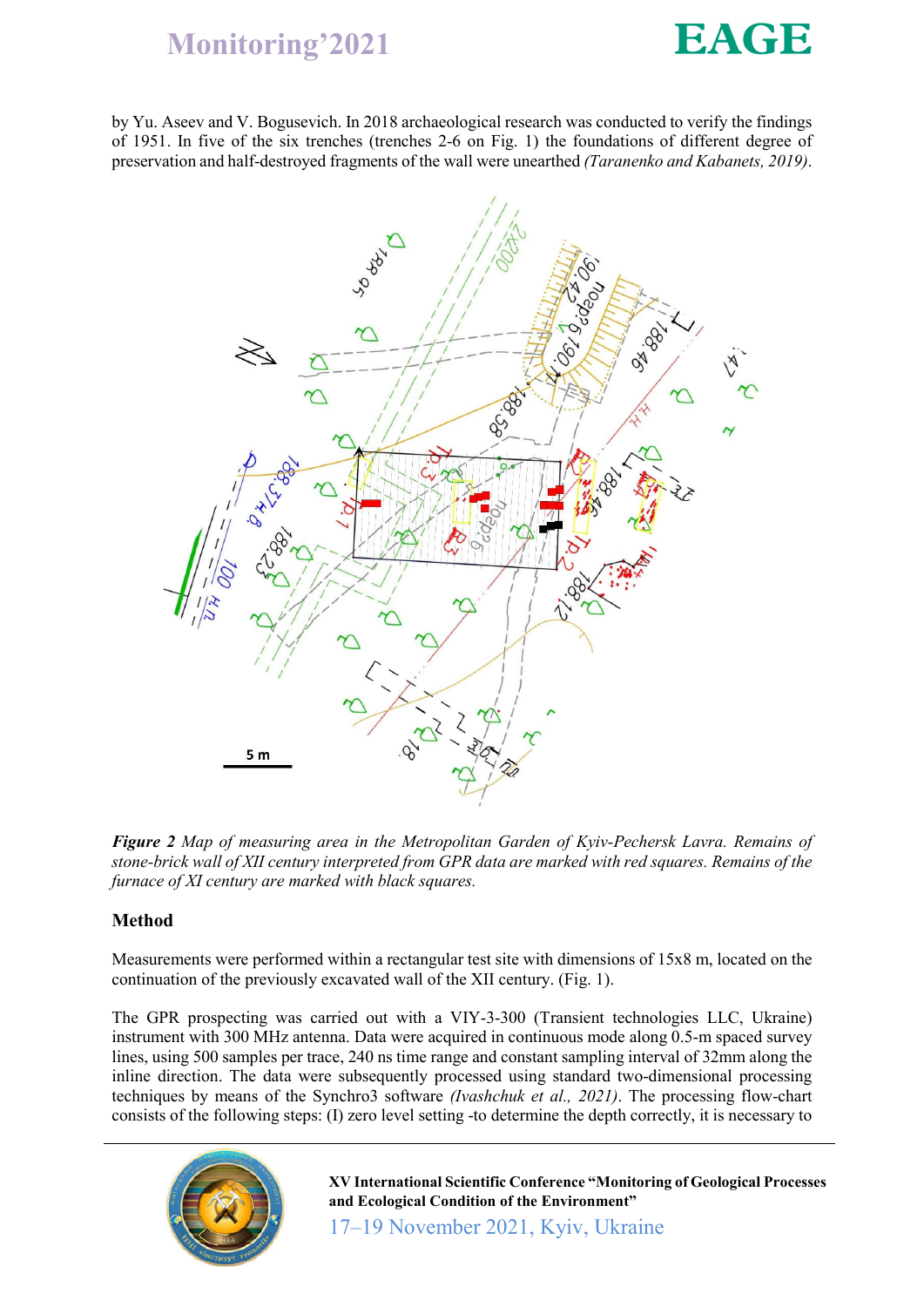

match the beginning of the depth scale with a certain point of the direct pulse (e.g. maximum amplitude); (II) wavelet filtering in order to suppress effectively low-frequency fluctuations and high-frequency noise; (II) the windowed background removal tool subtracts an averaged trace from each trace of the profile, with the width of the window for averaging specified by the total number of traces; (III) manual gain, to adjust the acquisition gain function and enhance the visibility of deeper anomalies. By means of the Planner software, the radargrams were subsequently merged together into three-dimensional volumes and visualized in various ways in order to enhance the spatial correlations of anomalies of interest. The average electromagnetic wave velocity was estimated as  $90 \text{ m}/\mu s$  using hyperbola method *(Conyers, 2017)*.

### Results and discussion

Greyzem soil formed on loess loam covers the study area *(Bortnyk et al., 2017)*, ie soil contains > 20% of physical clay. As is known, the georadar method has significant limitations for use on clay soils. Clays cause signal loss due to electromagnetic wave attenuation. Soil with clay content of more than 35% effectively adsorbs electromagnetic waves and the penetration depth of the georadar becomes very low *(Daniels, 2004)*.

In the study area, the informative reflections are observed in the depth range down to 2 m. So, one can`t expect to detect any objects below this level. The radar images show reflections both from point targets (individual boulders and fragments of construction) and surfaces of different geometry (Fig. 1).



*Figure 2 Selected radargrams, obtained in Metropolitan Garden of Kyiv-Pechersk Lavra: a) anomaly from old excavation, conservated with plastic panels; b) hyperbolas from individual boulders; c) heating supply structure; d) remains of a furnace of XI century and fortress wall of XII century.*

After comparing location of known archaeological objects against the revealed georadar anomalies we can conclude that the remains of the fortress wall of XII century are confidently registered (Fig. 1). They are defined as zones of enhanced amplitude of EM signal at the depth of approx. 0.5 m (Fig. 2,